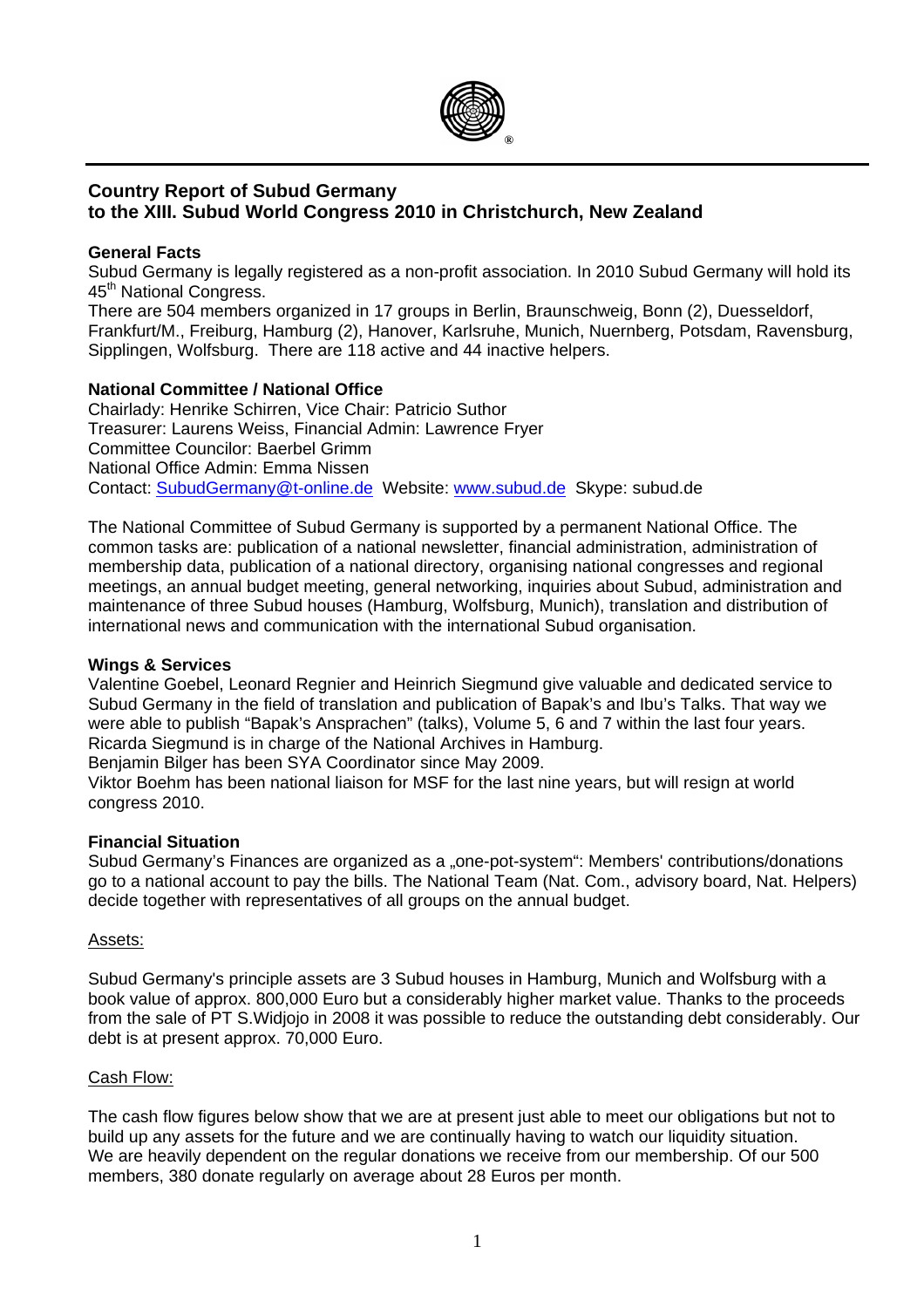| <b>Cash Flow in Euro</b>                     | 2008          | 2009            | 2010          |
|----------------------------------------------|---------------|-----------------|---------------|
|                                              | <b>Actual</b> | <b>Forecast</b> | <b>Budget</b> |
| Cash in                                      |               |                 |               |
| Donations                                    | 145.652       | 128.657         | 128.880       |
| Renting out of Subud premises                | 44.437        | 42.737          | 43.554        |
| Other Income (Activities, Publications etc.) | 13.508        | 8.005           | 1.600         |
| PTSW/BSB                                     | 61.171        | 7.398           | 0             |
| <b>Total Cash in</b>                         | 264.769       | 186.797         | 174.034       |
|                                              |               |                 |               |
| <b>Cash out</b>                              |               |                 |               |
| Group Costs (including maintenance of        | $-78.717$     | $-93.680$       | $-91.334$     |
| Subud houses)                                |               |                 |               |
| Subud house Investments                      |               | -19.596         |               |
| Debt (Interest and repayments)               | $-100.922$    | $-27.078$       | $-19.056$     |
| <b>National Office</b>                       | $-36.459$     | $-35.153$       | $-37.126$     |
| Communication (Travel, Newsletter etc.)      | $-15.660$     | $-16.256$       | $-17.800$     |
| Other (including WSA contribution)           | $-12.104$     | $-9.761$        | $-7.700$      |
| <b>Total Cash out</b>                        | $-243.862$    | $-201.526$      | $-173.016$    |
|                                              |               |                 |               |
| <b>Surplus / Deficit</b>                     | 20.907        | $-14.729$       | 1.017         |

Because our older members pay on average more than the younger ones do (the 26% of our members who are over 60 pay 56% of the total donations) we must face the probable fact that sooner or later our regular donations are going to decrease. The only way we can see to combat this trend, other than simply reducing our costs, is either to get more members or to find new ways of earning income (i.e. from enterprises).

# **National Helpers**

Ladies: Rachel Schindelin, Roswitha Willecke, Hilma Wolf-Doettinchem, Imke Wolf-Doettinchem (KC) Men: Markus Baumann-Bilger (KC) and Viktor Böhm

# **and their Activities**

- Helpers' Meeting Autumn 2006
- Kejiwaan Meeting Hamburg Autumn 2007
- Helper-Committee-Meetings in January 2008 + 2009 (Munich, Hamburg)
- Annual Autumn-Kejiwaan-Meeting in Munich
- Joint Meeting of National Helpers from Germany, Austria and Switzerland in Summer 2008.
- During the period of World Congress a Kejiwaan meeting will be held in Munich for those who cannot take part in the congress.

# **During the last Three Years**

Subud Germany went through an interesting experience. The National Team, supported by a Finance Steering Group and in cooperation with all groups in Germany, was working hard to improve the poor financial situation of Subud Germany. In this process the groups were asked to join in taking the responsibility for the financial group results, to increase the income of the houses and rented rooms, and to find a contact-person to communicate both ways - with the National Team and the members. This campaign included a high level of transparency, transported in the national newsletter and at many group visits. These measures improved not only the financial situation, but had a stimulating effect on everyone and strengthened the feeling of solidarity within the whole Subud community.

# **At the National Congress in 2009**

a new Committee had to be elected. Though the National Team had tried to find candidates for months, nobody stepped forwards. At the evening before election we had at least one candidate for chair, but neither vice-chair, nor treasurer. And the old committee didn't want to continue. So we decided to hand over the responsibility back to the members. When everyone came together in a plenary it was clear at once that it was their job to find the candidates for a new committee. The